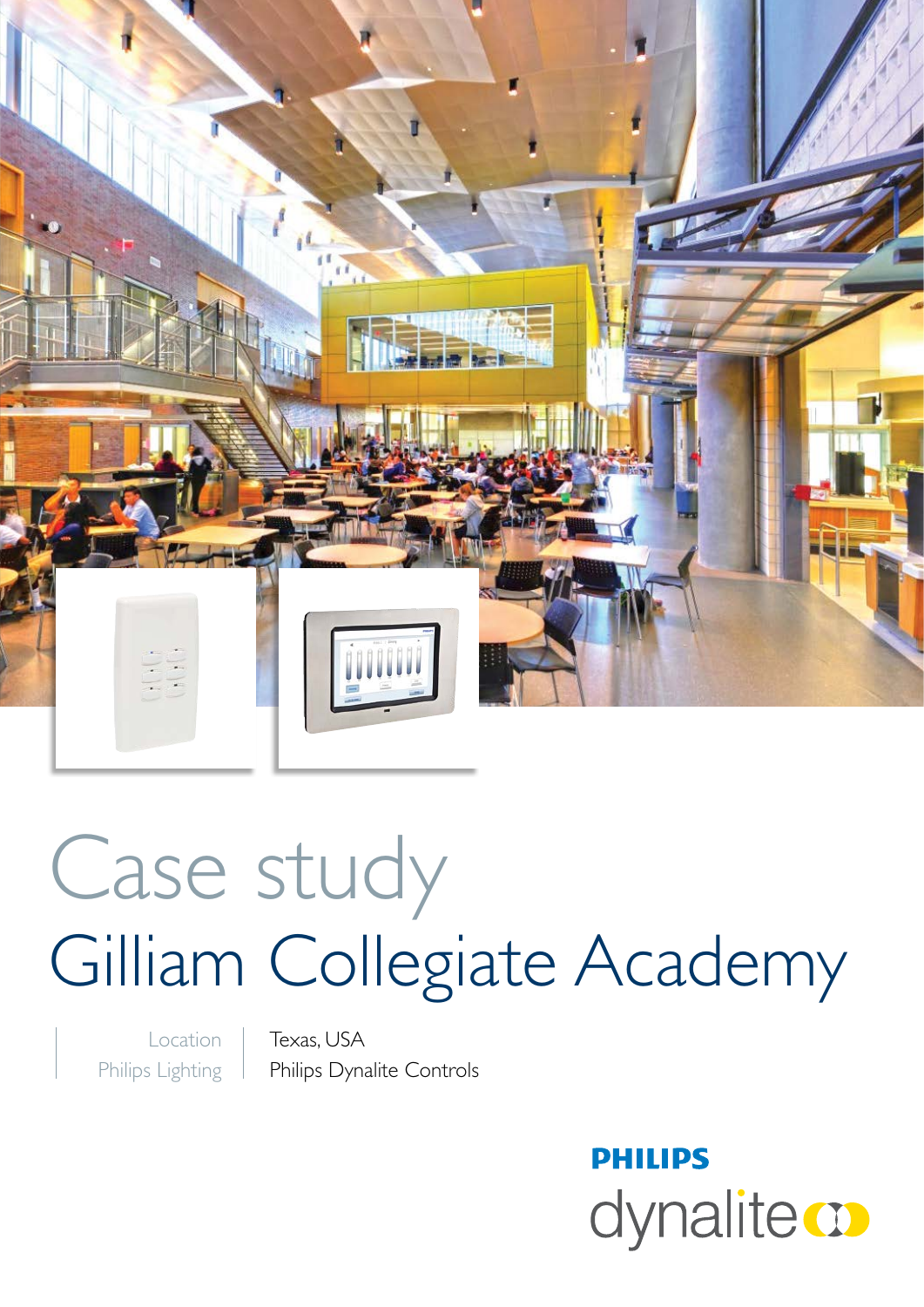

## **Background**

A new school in Dallas, Texas is enjoying lower energy bills, better classroom lighting and a more productive learning environment after the installation of a Philips Dynalite customized and simple lighting control solution.

The Kathlyn Joy Gilliam Collegiate Academy high school was purpose built in 2010 to incorporate a number of environmentally sustainable features and is the first gold-certified Leadership in Energy and Environmental Design (LEED) public building in Texas.

The Philips Dynalite lighting control system was instrumental in helping the school to achieve its green credentials and has also been given top marks for its energy efficiency, flexibility and ease of operation.

## The challenge

The major focus of the project was to incorporate the most advanced lighting control system to save energy, cut costs and improve the learning environment.

Another requirement was for theater stage lighting to be integrated into the networked system.

## The solution

Philips Controls, using a Dynalite control solution, was able to demonstrate the energy and cost saving potential of an advanced lighting control system that would also maintain appropriate levels of lighting for the learning environment.

The fully integrated lighting management system controls the lights in every classroom and hallway as well as exterior public areas. The incorporation of daylight harvesting and occupancy sensors ensures lighting is provided when and where it is needed while optimizing visual comfort.

Daylight sensors dim the lights when there is enough natural daylight and presence detectors turn the lights off when the classroom is empty, which helps to trim energy costs dramatically.

The modular design of the system allows components to easily be added or adjusted as requirements change.

The remote access feature of the Dynalite software allows a user to control or configure system parameters from anywhere that has Internet access.

#### Products and technology used

The lighting control for the classrooms consists of a Philips Dynalite two-button DLP entry station (wall panel) and a six-button DLP teacher's station behind the front desk.

#### More than simple on/off control

Control of the lights incorporates DALI addressable ballasts along with ceiling mounted universal sensors that combine motion detection (PIR), infra-red remote control reception (IR) and ambient light level detection (Photo sensor) in the one device to provide daylight harvesting and occupancy sensing, incorporating six levels of scene control.

The lighting in the hallways and all exterior luminaires are controlled using five Philips Lyteswitch Centralized Relay Panels controlled through the Dynalite software via a six-button DLP override station, time clock and DTP170 touchscreen panel.

In the theater, the 'house' lights are controlled with an Optio Centralized Dimming Panel and Philips Advance Mark 7 ballasts in each of the fixtures. Stage lighting control is through a Philips Intelligent Raceway distributed dimming system. The stage and house lighting is integrated into the network and controlled via Dynalite commands, except during a performance when the interfaced DMX512 Theatrical Console takes over.

One unusual feature of the theatre is that the rear wall of the auditorium opens to expose the stage to an open-air amphitheater. The Dynalite and theatrical control systems automatically adjust so that the stage positions are reversed and lighting for the seating area switches to the outdoor luminaires.

#### Easy interface with other fixtures

While the majority of lighting fixtures and controllers are from Philips, the flexibility of the Dynalite system allows it to easily interface with luminaires from other manufacturers.

A BACnet gateway has been installed to integrate lighting control with the heating and air conditioning systems.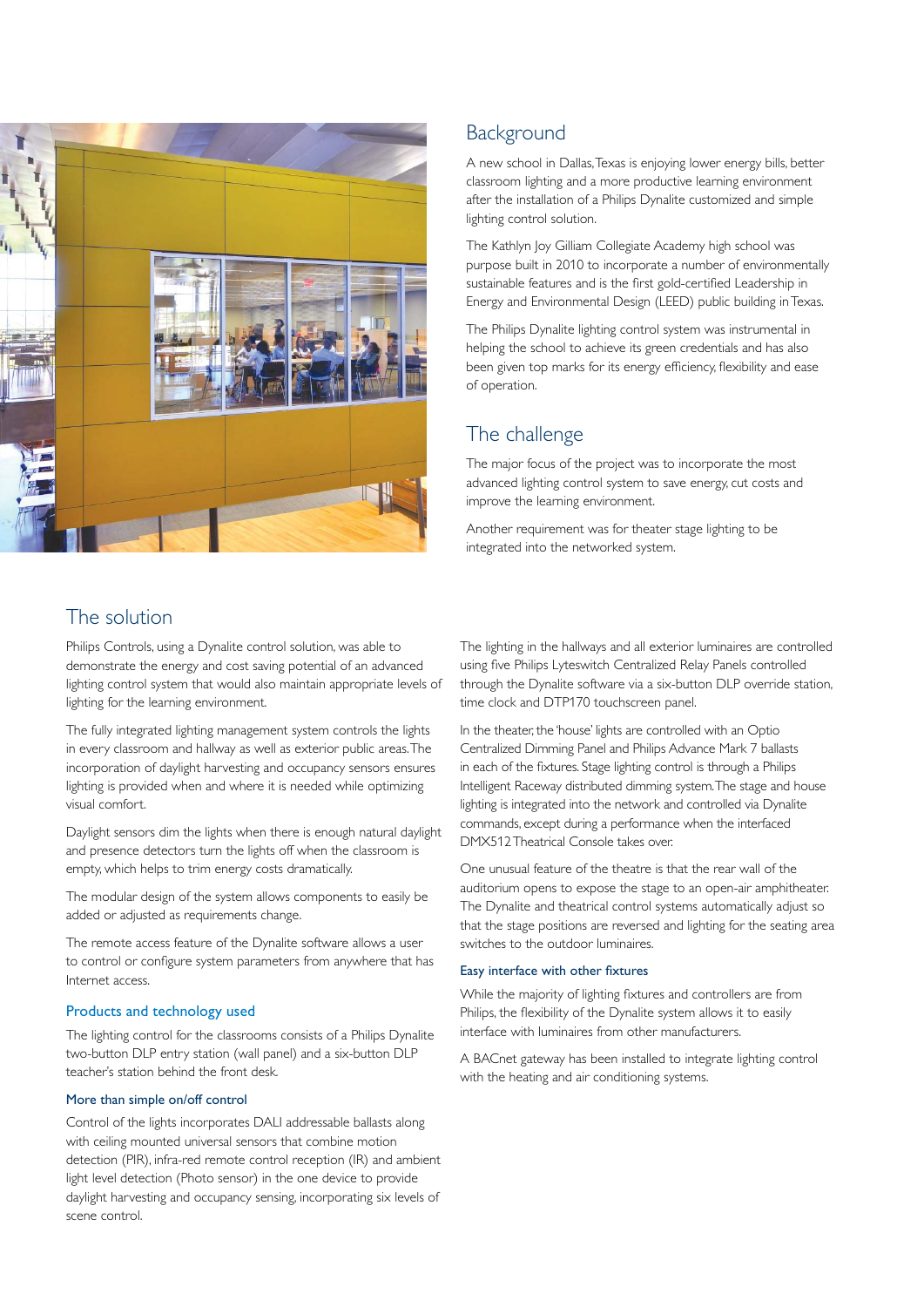

Philips Controls has helped the Gilliam Collegiate Academy to become the first gold-certified LEED public building in Texas.

## Fast facts

Customer

Kathlyn Joy Gilliam Collegiate Academy

Location

Dallas, Texas, USA

Products

DMBC320-DALI-NA Dali Dimmer Controllers, DLP Standard Series Control Panels, DTP Color Touchscreens, DUS804C Multifunction Sensors, Philips LyteSwitch Relay Cabinets, Philips Optio Lighting Controllers, Philips Intelligent Raceway.

#### Lighting Solutions

Energy efficiency and lighting control solutions for schools, education facilities, theatre / staging, classroom, corridor, exterior public areas.

## Benefits

The sophisticated lighting control system has helped to significantly reduce the school's energy consumption and costs while delivering lighting that has improved the ambience and comfort levels in the classrooms.

With dimming capabilities and presence detection to switch off lighting when it's not needed, the Philips Dynalite solution effectively controls lighting levels in classrooms, hallways and outdoor while still saving energy.

Using natural and higher-quality indoor lighting is a win-win situation for the students and the teachers as well as the learning environment has been improved.